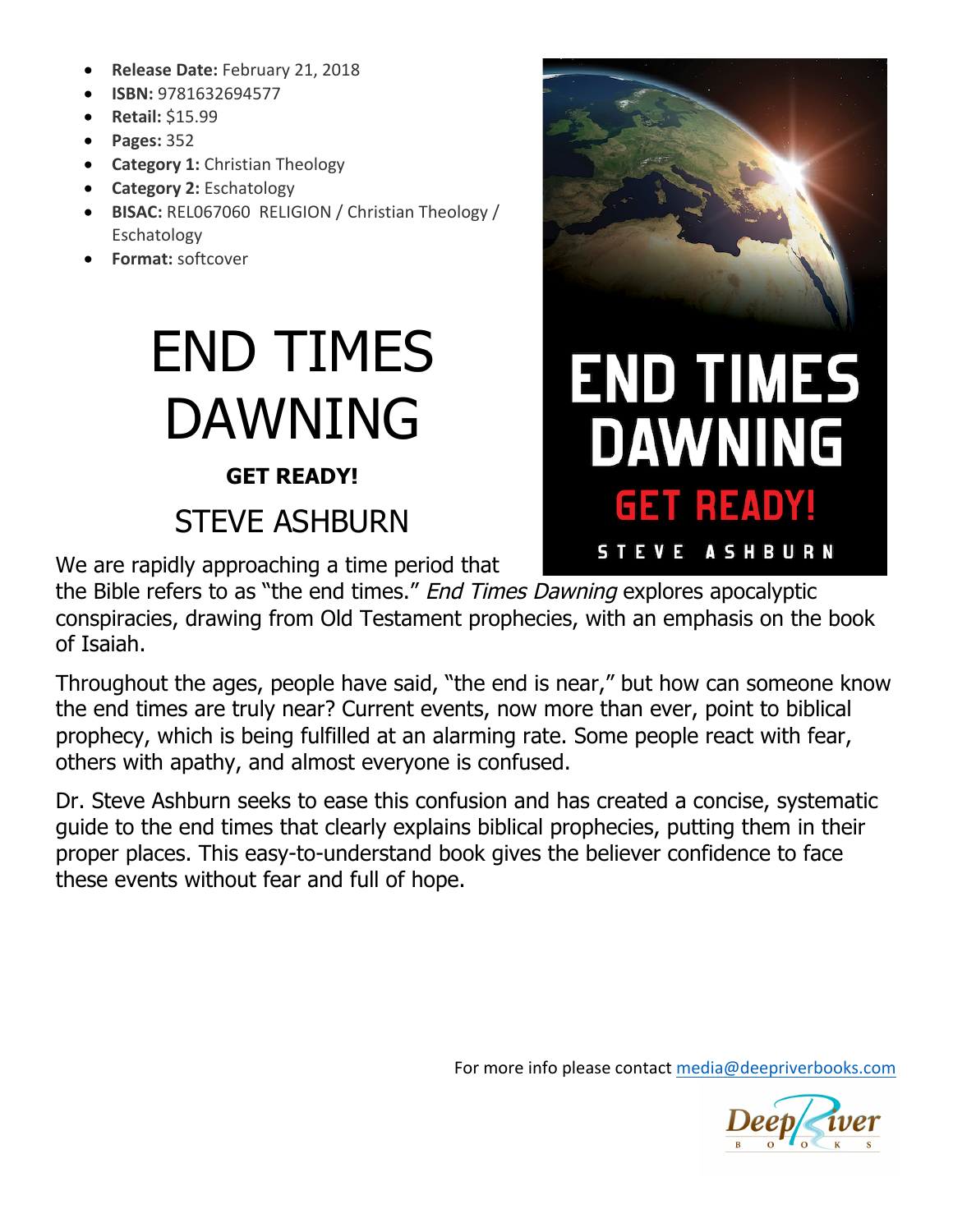

# About the Author **STEVE ASHBURN**

Steve Ashburn is a native of Texas. He graduated from high school in Maryland and then enrolled at Rice University, where he earned a BA in chemistry and biochemistry in 1979. After college, he entered graduate school at the University of

Illinois at Urbana-Champaign and earned a PhD in chemistry in 1985. He worked for three different corporations and then held an academic position in pharmacology at the University of Texas Medical Branch in Galveston. Along the way he earned private pilot and advanced scuba diving certificates. He now owns his own business, which manufactures diagnostic test strips and computer software. He lives in the scenic Black Hills area of South Dakota, where he enjoys skiing in the winter and hiking in the summer.

## Connect with the Author: EndTimesRecord.com

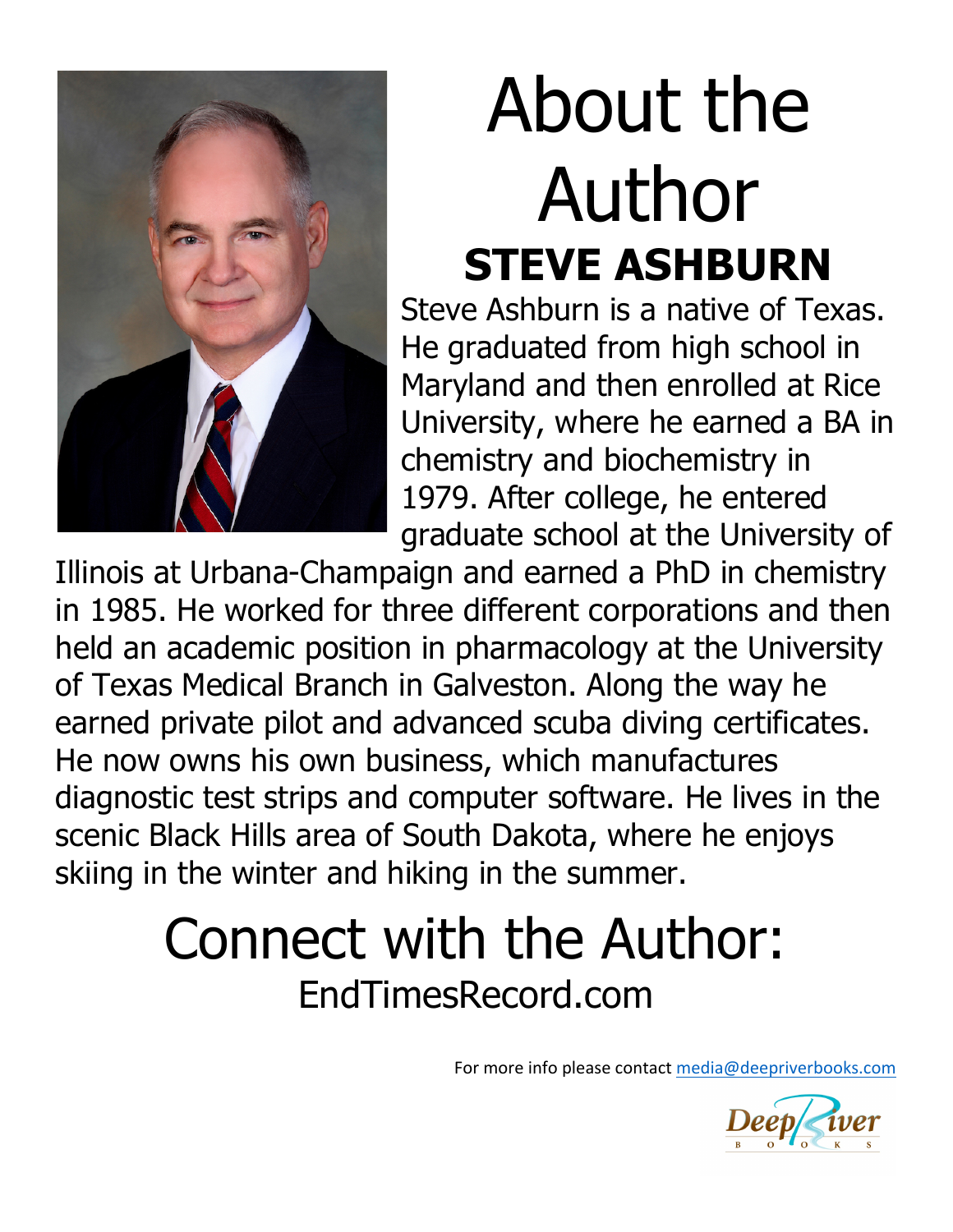## What Others Are Saying About **End Times Dawning**

"Steve Ashburn has written a profoundly prescient book for these days so near the return of Christ. *End Times Dawning: Get Ready!* explores biblical prophecy with concise and powerful examination. It is a book I find riveting in its intensity and cutting-edge revelations about things to come."

#### $-$  Terry James, author of *Rapture Ready... or Not?* and other titles

"*End Times Dawning* is a simple, straightforward commentary on some of the more famous prophecies in the Bible as well as several rarely discussed and little-known prophecies. It is loaded with Scripture references that source the author's understanding of end-of-the-age events. Having all of this information sourced with the Scripture references in one book makes it a handy resource for those who want to study Bible prophecy. It definitely covers prophecies that people need to know more about."

#### $-$  Daymond Duck, Founder and President of Prophecy Plus Ministries, author of *God Has Spoken (And We Know It)***,** *Revelation: God's Word for the Biblically Inept***, and other titles**

"Steve's understanding of OT prophecies has taken end-times study to the next level. His research brings current events up-to-date with amazing detail."

#### $-$ Tim Osterholm, compiler of the resource "Who's Who in Bible Prophecy" on **SoundChristian.com**

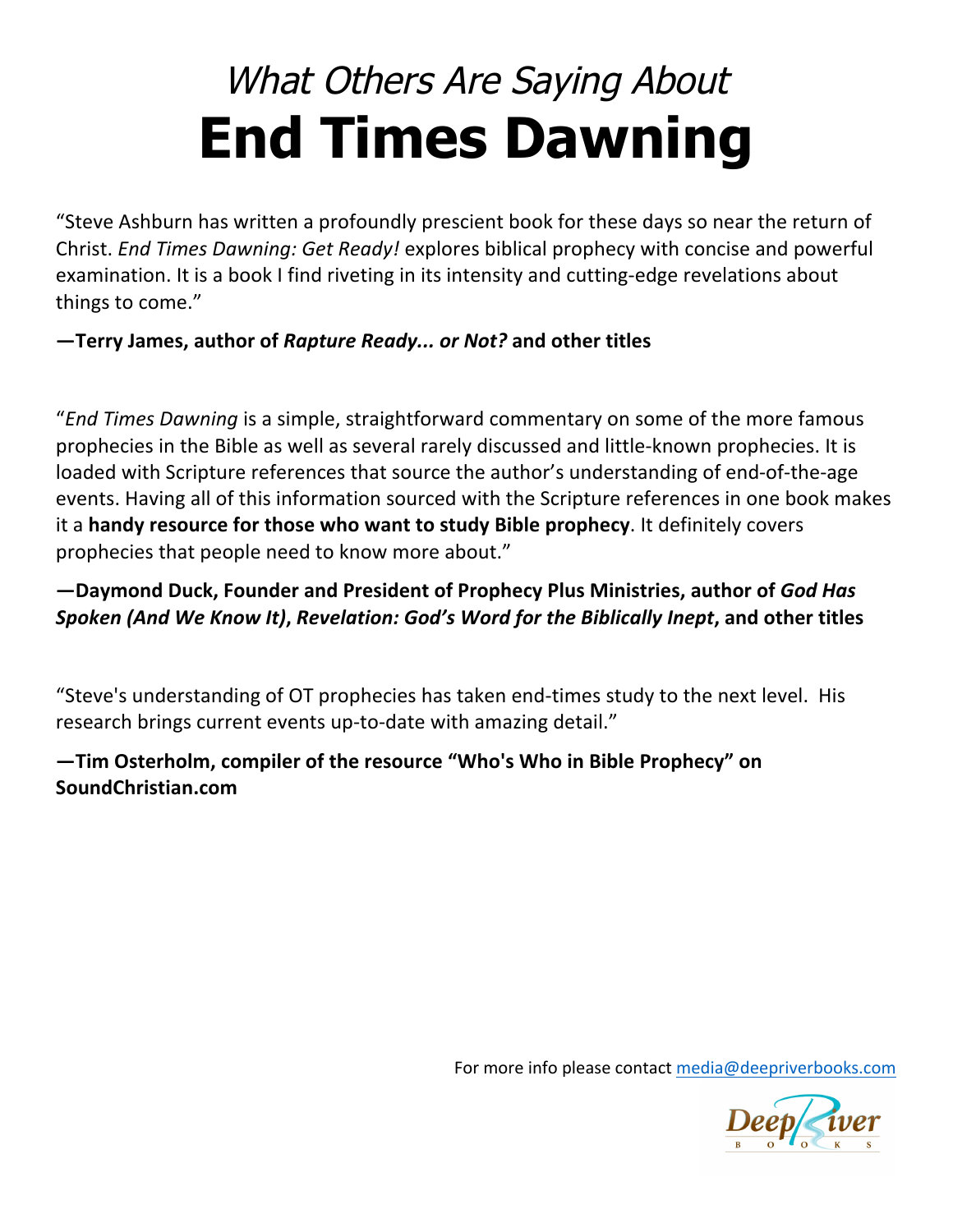### Suggested Interview Questions Steve Ashburn, author of *End Times Dawning Get Ready!*

#### **Q: What are the "end times"?**

**A:** The forty-year period of time beginning with the destruction of Egypt as prophesied in Ezekiel 29–30; also referred to as the "last days" or "latter years." This period includes the rapture and the invasion of Israel by "the kingdom of the north" (Ezekiel 38–39), and ends after the seven-year tribulation period.

#### **Q:** How do you know we are living in this time?

**A:** We're not quite there yet. This period begins with a nuclear war in the Middle East, as outlined generally in Psalm 83 and specifically in other Old Testament chapters.

#### **Q:** Why do you believe the Bible says there will be a nuclear war in the Middle **East?**

A: Psalm 83 describes this war in general, whereas judgment on specific nations is recorded in Ezekiel, Jeremiah, Isaiah, Obadiah, and other books in the Old Testament. After this war, Israel will be established in her ancient land with the original boundaries promised by God to Abraham (Genesis 15:21).

The Aswan Dam ("the tower of Syene" in Ezekiel 29:10) is so massive that it only can be destroyed with a nuclear weapon. Ezekiel 29–30, 32 describes the resulting flood of the Nile as well as the nuclear obliteration of Egypt so that "No foot of man shall pass through it, nor foot of beast shall pass through it, neither shall it be inhabited forty years" (Ezekiel 29:11). Israel is the only nearby power having nuclear weapons. They will be the ones to destroy the Aswan Dam with a nuclear weapon.

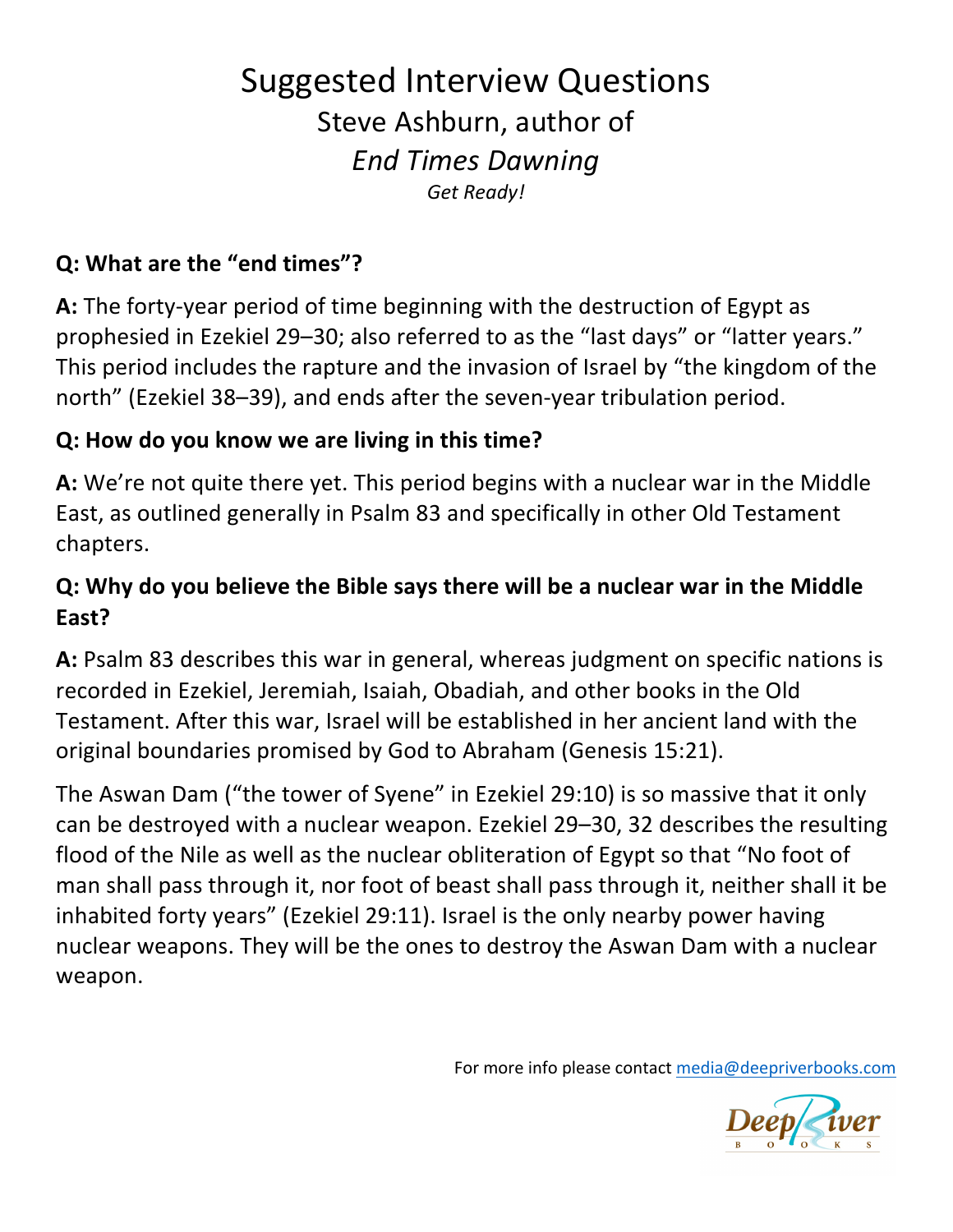#### **Q: What happens after this war?**

**A:** The Bible indicates there will be a period of complacency of unknown length perhaps several decades—culminating with the rapture. Jesus spoke of this time as being like the days of Noah, when men will be "eating and drinking, marrying and giving in marriage... And knew not until the flood came, and took them all away" (Matthew 24:38–39). Israel also will blossom like a rose and become like "the garden of Eden," overflowing with agricultural produce and livestock (Isaiah 51:3; Ezekiel 36:35; Joel 2:23–24) during this period. The rapture, which ends this period of complacency, will take the entire world by surprise.

#### **Q: What is the rapture?**

A: The rapture is the sudden, invisible return of the Lord Jesus Christ for his church. This will be accompanied by "a shout, with the voice of the archangel, and with the trump of God: and the dead in Christ shall rise first: Then we which are alive and remain shall be caught up together with them in the clouds, to meet the Lord in the air: and so shall we ever be with the Lord" (1 Thessalonians  $4:16-17$ ).

#### **Q: What happens after the rapture?**

**A:** Besides chaos and total world confusion, there will be an accounting of which nations have lost the most people. The US by far will have suffered the greatest loss, so much so that other nations, led by Russia, will invade and conquer what's left of our nation (Isaiah 18).

#### **Q: What is the tribulation?**

A: The tribulation is a seven-year period of intense suffering on earth, punctuated by nineteen direct judgments from God upon the earth and its inhabitants. This period will end with the physical, glorious return of the Lord Jesus Christ to judge the nations, restore the devastated earth, and reign as King of kings and Lord of lords. This period comprises the last seven years of the forty-year end-times period.

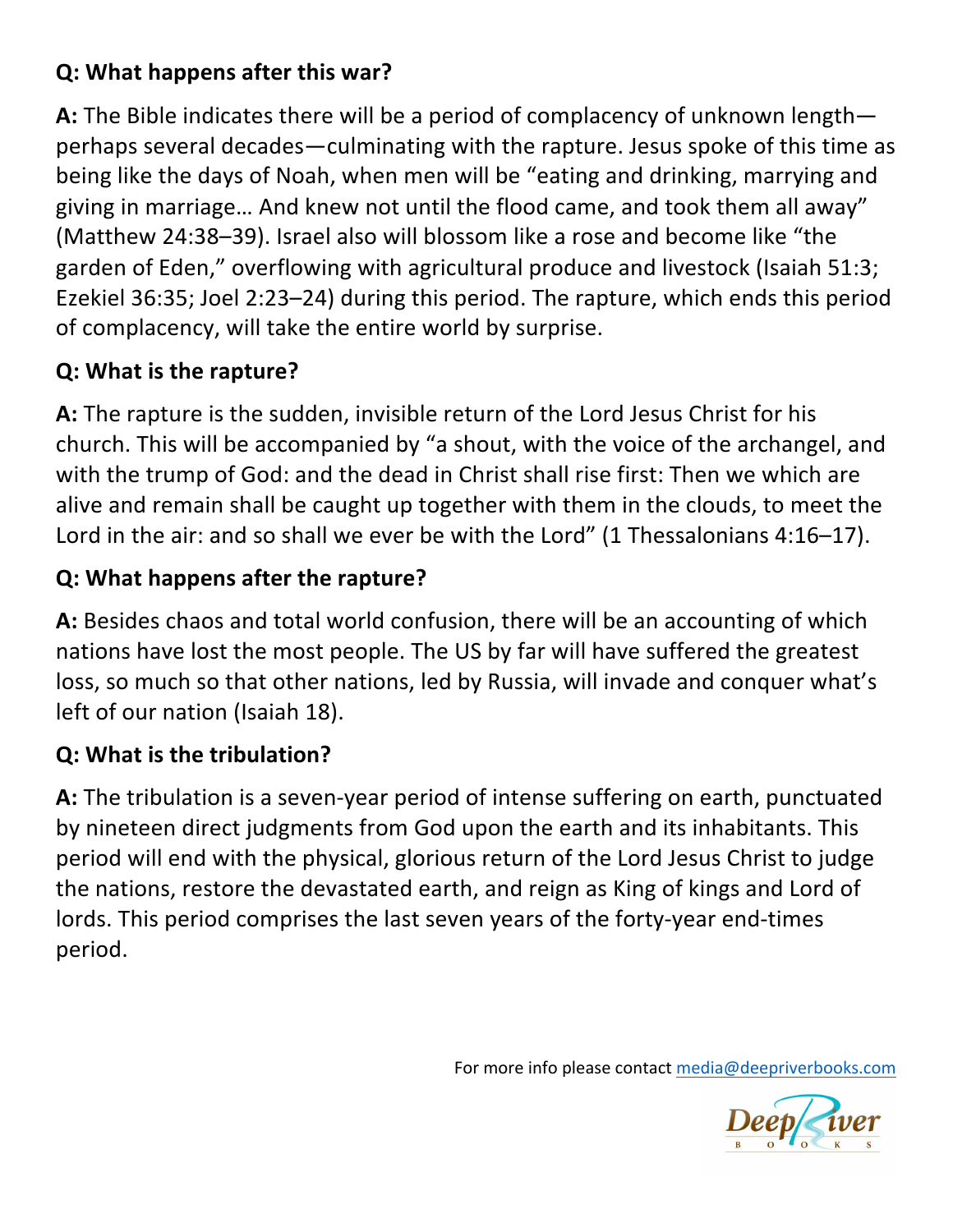#### **Q:** Who is the Antichrist, and is it possible to identify him right now?

A: The Antichrist is the leader of the one-world government during the tribulation. He will force everyone to worship him or else be killed. He is also called the Assyrian (Isaiah 10:5–12), the beast, the man of sin, and the son of perdition. The Bible indicates he will be born in northern Iraq (or extreme eastern Syria) and be from a Christian family. He will also be of Greek ancestry, being descended from Seleucus Nicator, one of Alexander the Great's four generals. Since the end times is only a few years away, it is likely the Antichrist already has been born.

#### **Q: What happens after Jesus returns at the second coming?**

**A:** SHORT ANSWER: Jesus will destroy the armies of the beast and begin his 1,000year reign on earth. The Old Testament and tribulation saints also will receive their immortal bodies, rewards, thrones, and authority, and will reign with him.

LONG ANSWER: This is a good question, although somewhat complicated to answer. At the end of the tribulation, heaven will be thrown open and everyone on earth will see the Lord Jesus Christ returning on a white horse, with his saints following him also on white horses. Starting with a trumpet blast (Zechariah 9:14), the Lord will slay the armies of the beast at the battle of Armageddon with the word that "proceeded out of his mouth" (Revelation 19:21) which physically appears as a mighty cutting tornado(s), and physically minces the bodies of men and beasts from Bozrah in the south to Armageddon in the north, so that the blood from them will reach in places "even unto the horse bridles" (Revelation 14:20). Presumably all other men on earth who have received the mark of the beast also will be killed at this time in the same manner. Then another trumpet blast occurs (Matthew 24:31), and the tribulation saints (who have the seal of God on their forehead) will be raptured (given their immortal bodies) and taken to be with the Lord. Then, all remaining mortal men will be gathered before the Lord to be judged at the judgment of the nations. Those who helped his tribulation saints—thereby indicating their willingness to receive him also—will live into the millennium and repopulate the restored earth; these are "the sheep on his right hand" that Jesus referred to in Matthew 25:33. The other people who refused to help his tribulation saints will be cast into hell. At this time the tribulation saints